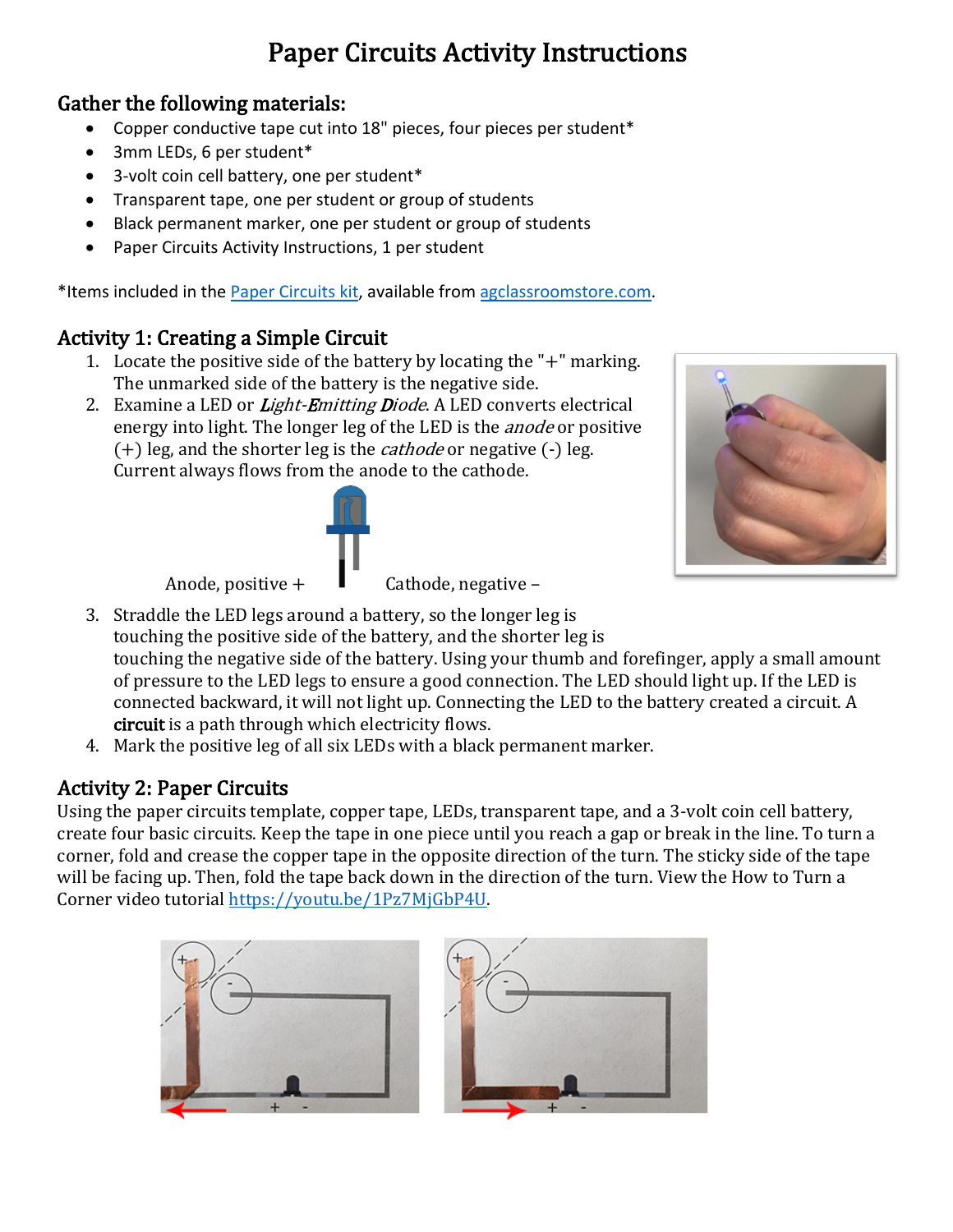### Circuit 1: Closed Circuit

A closed circuit is a complete circuit that allows current to flow.

- 1- View the Closed Circuit video tutorial https://youtu.be/2Nzt9Pm9ATA.
- 2- Remove a small amount of paper backing from the copper tape. The top side of the copper tape is conductive; it allows electricity to flow through it. The sticky side of the tape is not conductive. Starting in the middle of the positive battery circle, place copper tape on the grey line, following a path toward the negative battery circle. Remove the paper backing as you lay down the tape. Leave a gap or break in the copper tape for the LED.



3- Bend the legs of the LED out so the LED will lay flat on the conductive tape.



- 4- Tape the legs of the LED to the copper tape path using clear tape. Be sure the LEDs' positive "+" leg sits on the copper tape coming from the positive  $"$ +" battery circle.
- 5- Place the battery in the battery circle marked with a negative "- ." The positive side of the battery will be facing up.
- 6- Fold the corner of the paper along the dotted fold line. The positive side of the circuit should touch the positive side of the battery, and the LED should light up.
- 7- Label the diagram "closed circuit."

#### Circuit 2: Series Circuit

A series circuit is a complete circuit in which the same current flows through all circuit components.

- 1- View the Series Circuit video tutorial https://youtu.be/CAhIGqRfZNI.
- 2- Place the copper tape on the grey line following a path from the middle of the positive battery circle toward the negative battery circle. Leave a gap for the LEDs.
- 3- Bend the legs of the LEDs out and tape the legs of the LEDs to the copper tape path using clear tape.
- 4- Place the battery in the battery circle marked with a negative "-."
- 5- Fold the corner along the dotted fold line. The positive side of the circuit should touch the positive side of the battery.
- 6- Did the LEDs light up? If the LEDs don't light, they require more current. Try using two batteries stacked one on top of the other. Note: Different color LEDs draw different amounts of current.
- 7- Label the diagram "series circuit."

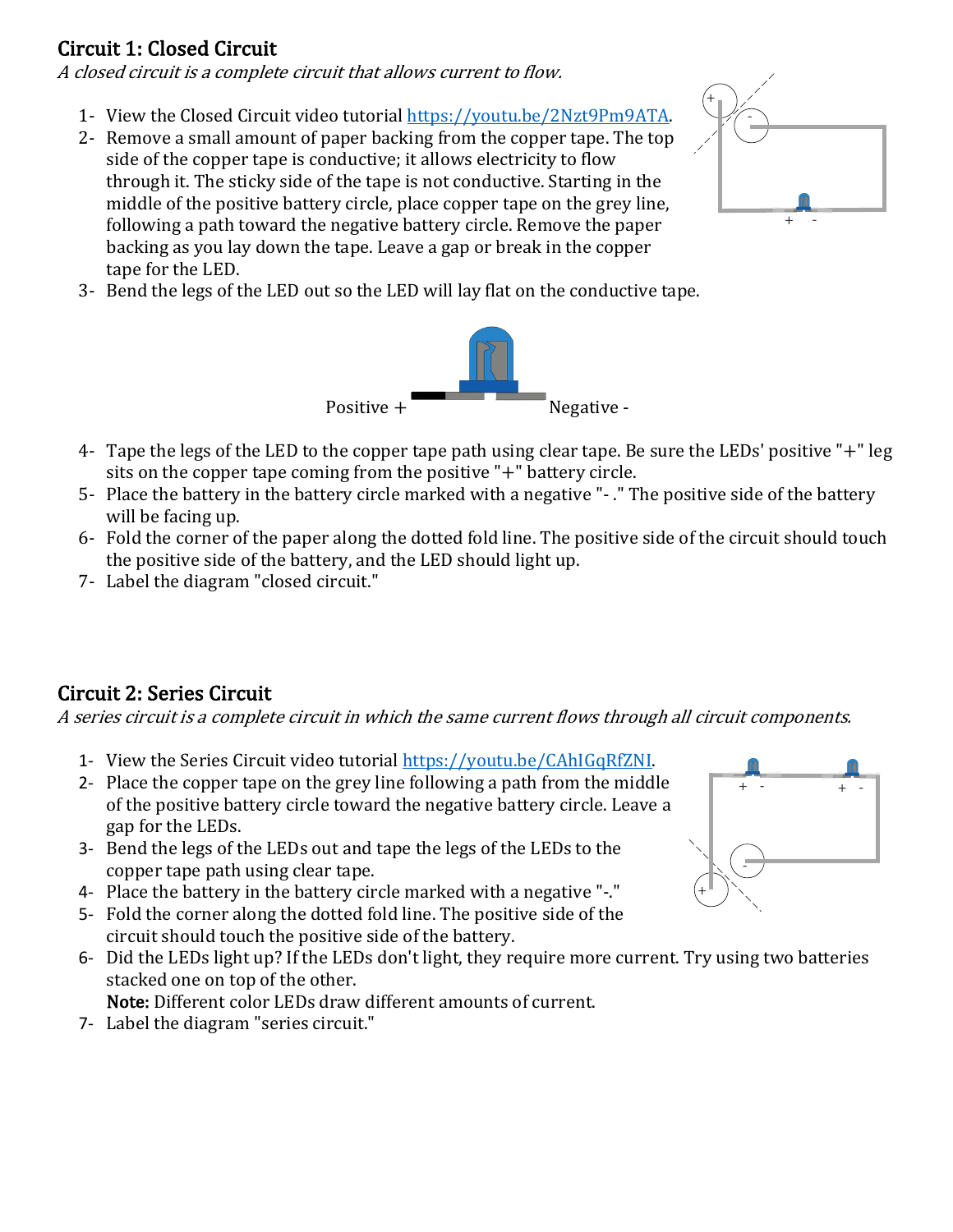#### Circuit 3: Parallel Circuit

A parallel circuit is a complete circuit in which the current flows through multiple paths to the components of the circuit.

- 1- View the Parallel Circuit video tutorial https://youtu.be/izY5WaOzCZA.
- 2- Place the copper tape on the grey line starting in the middle of the battery circles. Do not leave a gap for the LEDs.
- 3- Bend the legs of the LEDs out and tape the legs of the LEDs to the copper tape path using clear tape.
- 4- Place the battery in the battery circle marked with a negative "-."
- 5- Fold the corner along the dotted fold line. The positive side of the circuit should touch the positive side of the battery, and the LED should light up.
- + +.<br>ا +.<br>ا
- 6- How many LEDs can you add to this circuit before the LEDs look dim? How many LEDs can you add to this circuit before they won't turn on at all?
- 7- Label the diagram "parallel circuit."

### Circuit 4: Open Circuit

An open circuit is a broken circuit. Current cannot flow through the circuit until it's closed with a switch. Create a switch that will close the open circuit.

- 1. View the Open Circuit video tutorial https://youtu.be/r03vo0-UUdk.
- 2. Starting at the gap in the circuit, create a flap. Fold  $1$ " of tape adhesive sides together with the paper backing attached. Open the fold and remove the backing. Refold the tape on the same fold allowing the adhesive to adhere. Do not tear the tape. Leave the flap attached to the strip of tape. Place the tape on the grey line following the path to the negative battery circle. The flap will become a **switch** in the completed circuit.
- 3. Place the copper tape on the grey line following a path from the positive battery circle toward the negative battery circle. Leave a gap for the LED.
- 4. Bend the legs of the LED out and tape the legs of the LED to the copper tape path using clear tape.
- 5. Place the battery in the battery circle marked with a negative "-."
- 6. Fold the corner along the dotted fold line. The positive side of the circuit should touch the positive side of the battery, and the LED will **not** light up.
- 7. When the flap is sticking up, the circuit is open or broken. The LED will not light up.
- 8. When the flap is down, the circuit becomes a closed circuit, and the LED will light up.
- 9. Label the diagram "open circuit

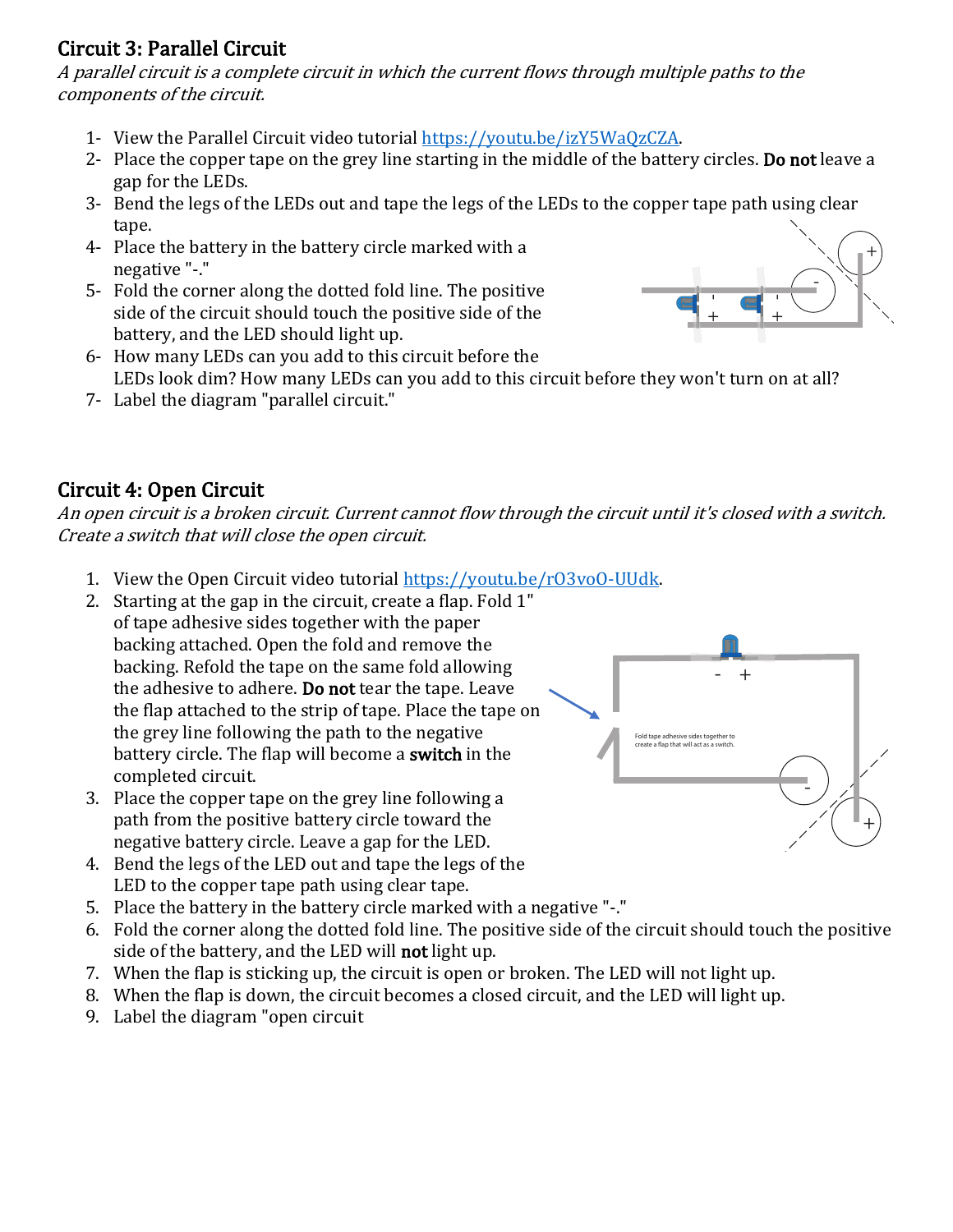Troubleshooting tips:

- Smooth any wrinkles out of the copper tape
- Make sure the corners are as flat as possible
- $\blacksquare$  Make sure the copper tape isn't crossing itself
- Make sure there are no breaks in the tape
- Make sure the legs of the LED have a good connection to the copper tape
- Make sure the battery is positive to positive, negative to negative
- Try a new battery
- $\blacksquare$  Try a new LED
- Use the same color LEDs when a circuit requires more than one LED
- Use a multimeter to check continuity and polarity
- Solder the LED leads to the copper tape